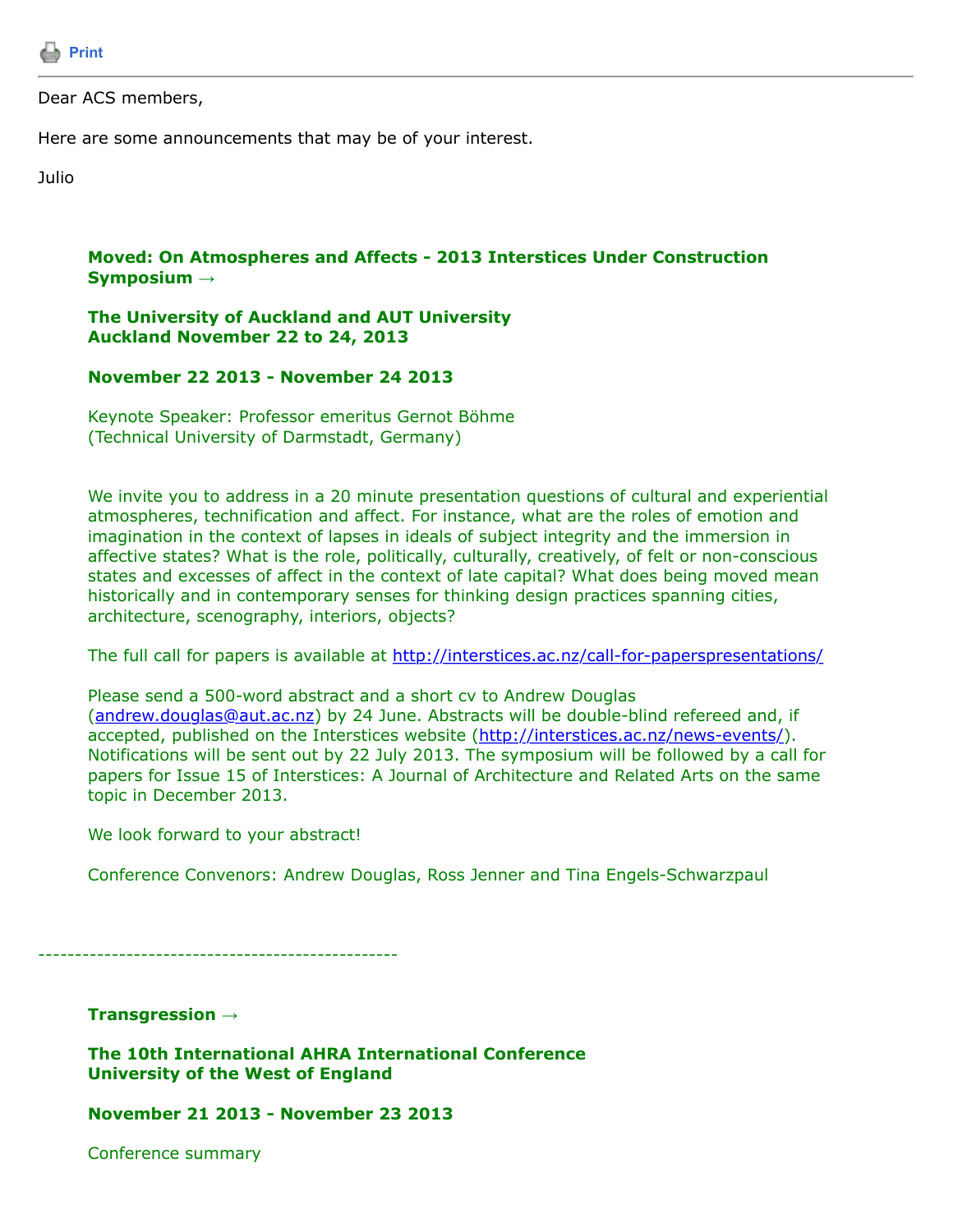To transgress is to break, violate, infringe, or go beyond the bounds of accepted norms or limits; such limits may be behavioural or cultural (embedded in law, moral principle, taboo or other codified standards) or spatial. The conference will explore the ways in which boundaries can be exceeded or subverted in order to develop new forms of architecture, practice and architectural understanding. These boundaries might be theoretical, professional, social, spatial, disciplinary, legal, historical or physical.

"Transgression opens the door into what lies beyond the limits usually observed, but it maintains those limits just the same. Transgression is complementary to the profane world, exceeding its limits but not destroying it." Georges Bataille

Submissions from beyond the discipline of architecture, such as art, design, film, geography, urbanism and sociology, are welcome.

Conference organisers are looking for proposals in the following categories: formal paper; short film; other (such as performance).

Call for Papers

Abstract deadline: Monday 18 February 2013

Notification of acceptance: Monday 15 April 2013

email: [transgression@uwe.ac.uk](https://listserv.tamu.edu/cgi-bin/transgression@uwe.ac.uk) for an abstract submission form, or visit the event website.

Should you wish to discuss the conference or make further inquiries, please contact David Littlefield or Rachel Sara at: [transgression@uwe.ac.uk](https://listserv.tamu.edu/cgi-bin/transgression@uwe.ac.uk)

-------------------------------------------------

#### **Plenitude and Empiness →**

### **A Symposium on Architectural Research by Design University of Edinburgh**

#### **October 04 2013 - October 06 2013**

By considering both the plenitude and emptiness of architectural production we are looking to elaborate design as a mode of enquiry through a set of key frames: situation, narrative, politics and subjectivity.

Design is plentiful in its modes and procedures, its practices and techniques; through an abundance of means of making, drawing, writing, imagining, imaging, positioning, and critiquing, design produces a plenty. At the same time, its methodologies encounter gaps or unknowns. Through design these gaps are negotiated, partially filled and even enlarged. Design produces both something and nothing.

In the midst of architectural design research we encounter both plenitude and emptiness. The symposium aims to discuss relations frequently encountered in design-led research, for example between method and content, theory and knowledge, and design and research. These relations taken through the four key themes propose a series of more specific enquiries, for example: How does design-led research specifically and critically develop a situation? How